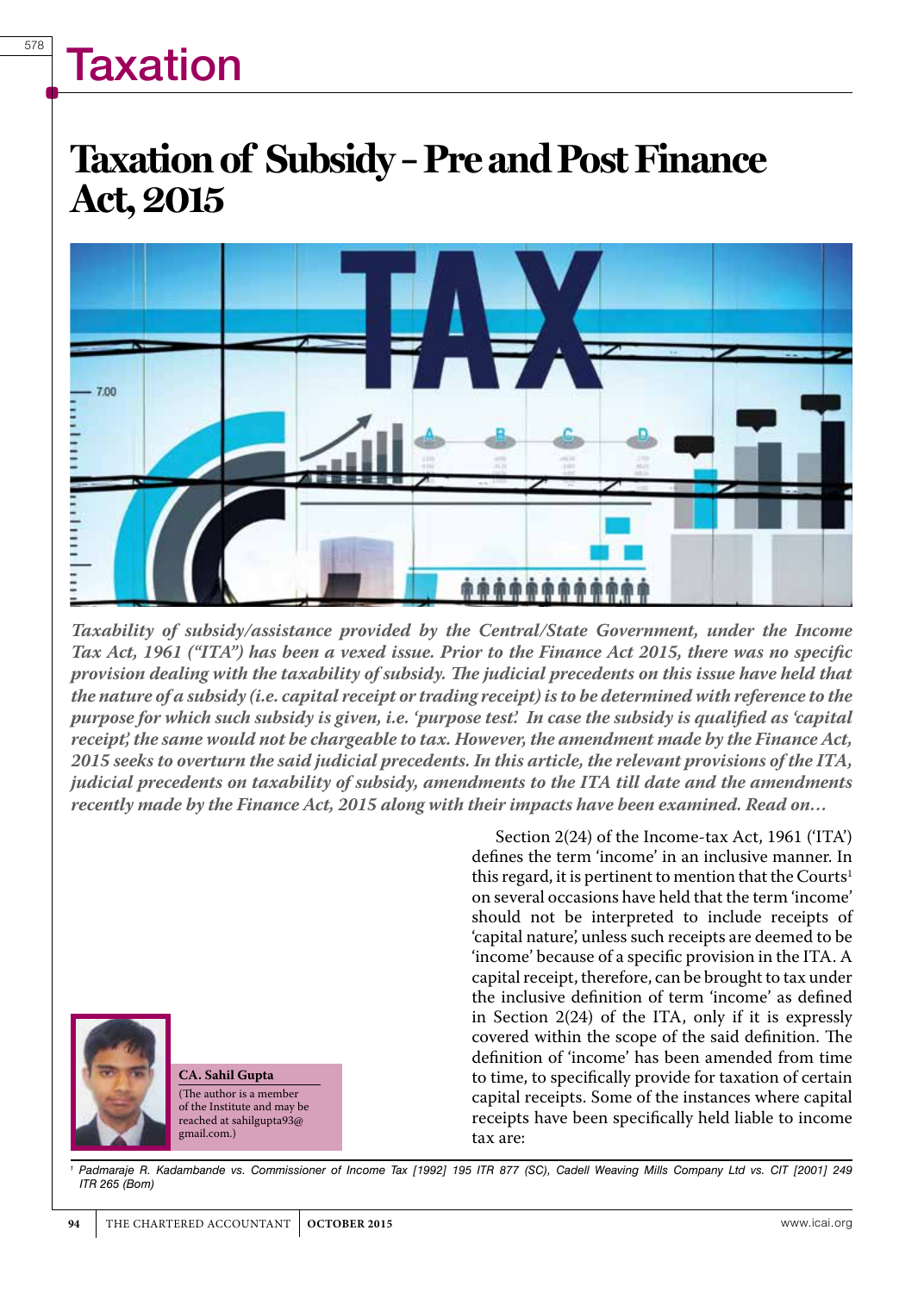579

- Non-compete fee (with effect from  $1<sup>st</sup>$  April, 2003),
- Money received in excess of fair value on issue of share (with effect from 1<sup>st</sup> April, 2013),
- Receipt of immovable property without consideration (with effect from 1<sup>st</sup> October, 2009),
- Receipt of shares without consideration or for a value less than their fair market value (with effect from 1st June, 2010), *etc*.

Prior to such specific inclusion of these capital receipts in the definition of *income* under Section 2(24) of the ITA, no tax could have been charged on such receipts. In view of the above, the subsidy received by a taxpayer would not be liable to tax if the following conditions are satisfied cumulatively:

- (a) Such subsidy is regarded as 'capital receipt'; and
- (b) There is no specific provision under the ITA deeming such subsidy as 'income'.

#### Nature of Subsidy – Capital or Revenue

Pre Finance Act 2015, there was no specific provision dealing with the taxability of subsidy. However, the Courts have had the occasions to deal with the issue of taxability of subsidy. In such judicial precedents, the Courts perused the governing scheme (under which the relevant subsidy was given to the assessee) in detail to determine the nature of the subsidy, i.e. 'capital receipt' vs. 'revenue receipt'. In this regard, it would be useful to note the following judicial precedents:

Sahney Steel and Press Works Ltd vs. CIT *[1997] 228 ITR 253 (SC):* The Supreme Court ("SC"), in this case, examined the taxability of subsidy received by the assessee company from State Government. The subsidy was received by way of refund of sales tax paid on purchase of machinery, raw material, *etc.*, only after the commencement of production.

 Referring to the decisions pronounced in the past by the foreign courts and the Indian courts, the SC held that the nature of a subsidy, whether capital or revenue, depends on the purpose for which such subsidy is given. *In case purpose of the subsidy is to support the assessee to set up its business, to complete a project, or to acquire a capital asset, the subsidy would be regarded as capital receipt.* However, if the subsidy is given to the assessee for assisting him in carrying out the trade/business operations only after

commencement of production, such subsidy would be regarded as a revenue receipt. Based on the analysis of facts of the case, the SC held that as subsidies were not granted for production of any new asset and were granted year after year only after setting up of the new industry and commencement of production, such subsidy would be regarded as assistance given for the purpose of carrying on of the business of the assessee and thus, would be taxable in the hands of the assessee company.

- • *CIT vs. Ponni Sugars and Chemicals Ltd. [2008] 306 ITR 392 (SC):* In this batch of appeals, the SC examined taxability of subsidy received by sugar factories from the Government under identical schemes for different years. The SC referred to its earlier decision in the case of *Sahney Steel and Press Works Ltd. (supra)* and held that nature of the subsidy is to be determined with reference to the purpose for which such subsidy is given (i.e. the 'purpose test'). Factors such as the source/form of the subsidy, time of payment of the subsidy are not relevant. Based on analysis of facts of the case, the SC held that as subsidy must be utilised for repayment of loans taken by sugar factories for setting up of new units or for substantial expansion of existing units, such subsidy would be of capital nature and thus, not includible in total income of the sugar factories.
- Shree Balaji Alloys vs. CIT [2011] 198 Taxman *122 (J&K):* In this case, the Jammu and Kashmir High Court ("HC") examined the taxability of subsidy received by the assessee company under new industrial policy and other concessions announced by the Government of India for Jammu and Kashmir. The HC applied the ratio affirmed by SC in case of *Sahney Steel and Press Works Ltd. (supra)* and *Ponni Sugars and Chemicals Ltd. (supra)* and held that as the intent of the new industrial policy was to generate employment through acceleration of industrial development of the State, the subsidy received by assessee company was capital in nature and thus, not liable to tax under provisions of the ITA. Further, the Jammu and Kashmir HC also held that merely because the subsidy was available to the eligible industrial units from the date of commencement of the commercial production, and that it was not required for creation of new assets, cannot be viewed in isolation to treat the subsidy as a revenue receipt.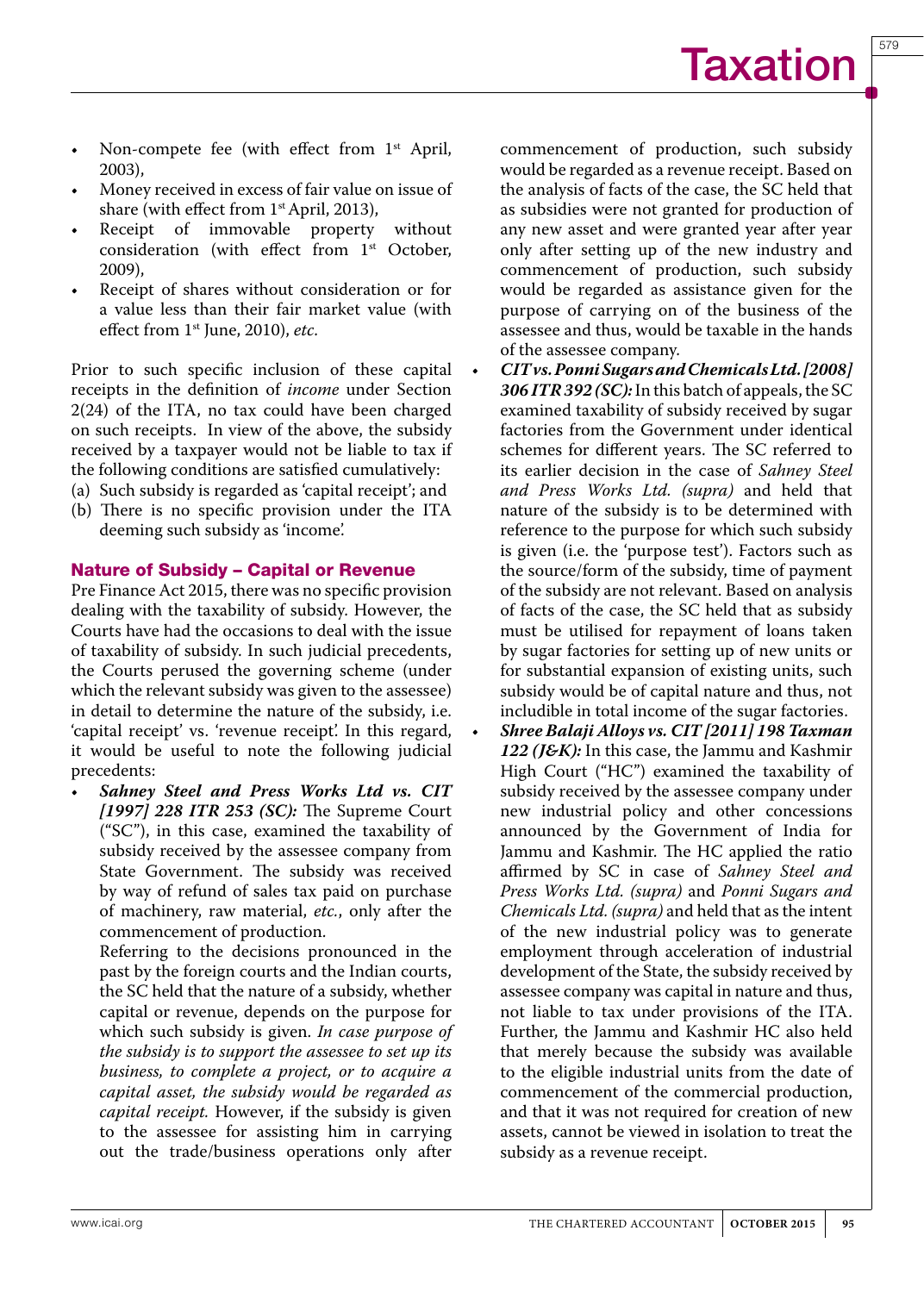• *DCIT vs. Inox Leisure Ltd. [2013] 351 ITR 314 (Guj):* In this case, the Gujarat HC examined the nature of subsidy received by a company engaged in the business of multiplexes/theaters from respective State Governments. The subsidy was given by the State Governments by way of exempting the assessee company from levy of entertainment tax; in one of the schemes, the amount of subsidy was linked with the capital investment. Based on the analysis of facts of the case, the HC held that objective of the schemes was to give incentive to the multiplex units which were highly capital intensive and therefore, the subsidy received by the assessee company was capital in nature i.e., not liable to tax under provisions of the ITA.

The principles enunciated in the aforementioned decisions have been applied/referred by Courts in the following cases –

- • *CIT vs. Tiruttani Co-op Sugar Mills Ltd. [2009] 322 ITR 59 (Mad)*
- *• CIT vs. Chaphalkar Brothers [2011] 351 ITR 309 (Bom)*
- *• CIT vs. Rasoi Ltd [2011] 335 ITR 438 (Calcutta)* Based on a reading of the aforementioned judicial precedents, the following key principles can be culled out in relation to characterisation of subsidy as a capital receipt or a revenue receipt:
- Nature of a subsidy (i.e. capital receipt or trading receipt) is to be determined with reference to the purpose for which such subsidy is given, i.e. 'purpose test'.
- In case objective of the subsidy scheme is to enable the assessee to carry on the business in a profitable manner, the subsidy would be regarded as a revenue receipt. However, if objective of the scheme is to support the assessee to set up its business, to complete a project, or to acquire a capital asset, the subsidy would be regarded as capital receipt.
- Factors such as the source/form of the subsidy, time of payment of the subsidy, *etc.* are not

The SC referred to its earlier decision in the case of Sahney Steel and Press Works Ltd. (supra) and held that nature of the subsidy is to be determined with reference to the purpose for which such subsidy is given (i.e. the 'purpose test'). Factors such as the source/form of the subsidy, time of payment of the subsidy are not relevant.

relevant for determining nature of the subsidy.

The obligation/ $(s)$ , if any, attached to the permissible end-use of the subsidy (such as, repayment of loan taken for acquisition of fixed assets) should be considered while determining whether the subsidy is a capital receipt or a trading receipt.

#### Amendment Made by the Finance Act, 2015

The Finance Act, 2015 seeks to include the following in the definition of 'income':

*"assistance in the form of a subsidy or grant or cash incentive or duty drawback or waiver or concession or reimbursement (by whatever name called) by the Central Government or a State Government or any authority or body or agency in cash or kind to the assessee other than the subsidy or grant or reimbursement which is taken into account for determination of the actual cost of the asset in accordance with the provisions of Explanation 10 to clause (1) of Section 43"*

The amendment seeks to clarify that any subsidy or reimbursement, *etc.* which is not reduced from the actual cost of the asset under Explanation 10 to Section 43(1) shall be chargeable to income under the head 'profits and gains of business and profession'. The intention of the Government is to align the provisions of the ITA, with the corresponding treatment provided by 'Income Computation and Disclosure Standards' ("ICDS")<sup>2</sup>. The ICDS VII relating to Government Grants prescribes the following treatment for computation of taxable income:

| <b>Nature of Government</b> | <b>Treatment Prescribed</b> |
|-----------------------------|-----------------------------|
| Grant                       | by ICDS VII                 |
| Government grant            | The grant shall be          |
| pertains to a depreciable   | deducted from the           |
| fixed asset or assets       | actual cost of the asset    |
|                             | or assets concerned or      |
|                             | from the written down       |
|                             | value of block of assets    |
|                             | to which concerned          |
|                             | asset or assets belonged.   |
| Government grant            | The grant shall be          |
| pertains to a               | recognised as income        |
| non-depreciable asset or    | over the same period        |
| assets of a                 | over which the cost of      |
| person requiring            | meeting such obligations    |
| fulfillment of certain      | is charged to income.       |
| obligations                 |                             |

*2 Notified by the Central Board of Direct Taxes ("CBDT") under Section 145(2) of the ITA vide Notification dated 31st March, 2015*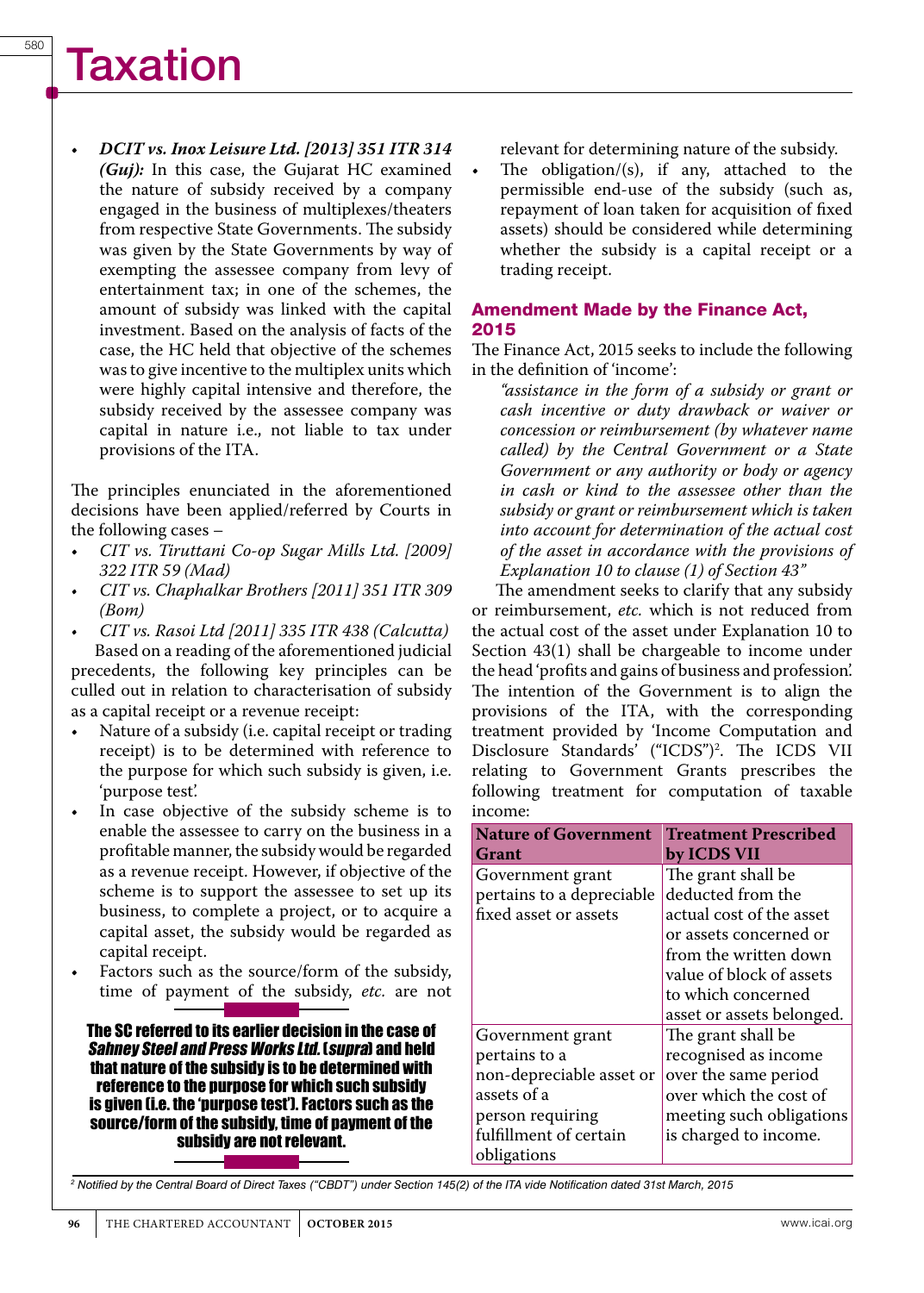581

In both the cases above, where the Government grant is of such a nature that it cannot be directly relatable to the asset acquired, so much of the amount which bears to the total Government Grant, the same proportion as such asset bears to all the assets in respect of or with reference to which the Government Grant is so received, shall be deducted from the actual cost of the asset or shall be reduced from the written down value of block of assets to which the asset or assets belonged.

| Government Grant                              | Shall be recognised as  |
|-----------------------------------------------|-------------------------|
| that is receivable as                         | income of the period in |
| compensation for                              | which it is receivable. |
| expenses or losses                            |                         |
| incurred in a previous                        |                         |
| financial                                     |                         |
| year or for the purpose                       |                         |
| of giving immediate                           |                         |
| financial support to the                      |                         |
| person with no further                        |                         |
| related costs                                 |                         |
| <b>Other Government</b>                       | Shall be recognised as  |
| Grants                                        | income over the periods |
|                                               | necessary to match them |
|                                               | with the related costs  |
|                                               | which they are intended |
|                                               | to compensate.          |
| Covernment Create in the form of non-monetary |                         |

Government Grants in the form of non-monetary assets, given at a concessional rate, shall be accounted for on the basis of their acquisition cost.

Further, the Government has also clarified that the proposed amendment will not be applicable to individuals not having any income chargeable under the head 'profits and gains of business or profession' and receiving LPG subsidy or any other subsidy which is for the welfare of the individual<sup>3</sup>.

#### Reduction of Subsidy from the Cost of Fixed Assets

As per the provisions of ITA, depreciation allowance computed at prescribed rates on the Written Down Value  $("WDV")^4$  of respective block of assets is allowed as a deduction to the assessee. For the purpose of computing WDV for a particular year, *inter alia*, the opening WDV<sup>5</sup> is increased by the 'actual cost' of the asset acquired during the year.

In this regard, it is pertinent to examine the

#### The obligation/(s), if any, attached to the permissible end-use of the subsidy (such as, repayment of loan taken for acquisition of fixed assets) should be considered while determining whether the subsidy is a capital receipt or a trading receipt.

definition of the term 'actual cost' provided in Section 43(1) of the ITA; relevant text of the Section has been reproduced below –

"……

*(1) "actual cost" means the actual cost of the assets to the assessee, reduced by that portion of the cost thereof, if any, as has been met directly or indirectly by any other person or authority……"*

[Emphasis supplied]

In addition to the above, Section  $43(1)$  also contains a number of Explanations prescribing the rules for determination of 'actual cost' for depreciable assets in specified situations. In this regard, note that Explanation 10 to Section 43(1) of the ITA inserted with effect from 1st April, 1999, deals with determination of 'actual cost' for depreciable assets in case where a subsidy is received by the assessee; text of the said Explanation is reproduced below:

*"Explanation 10.—Where a portion of the cost of an asset acquired by the assessee has been met directly or indirectly by the Central Government or a State Government or any authority established under any law or by any other person, in the form of a subsidy or grant or reimbursement (by whatever name called), then, so much of the cost as is relatable to such subsidy or grant or reimbursement shall not be included in the actual cost of the asset to the assessee:*



*<sup>3</sup> Press Release dated 5th May, 2015*

*<sup>4</sup> The value as on 31st March of the relevant financial year*

*<sup>5</sup> The value as on 1st April of the relevant financial year*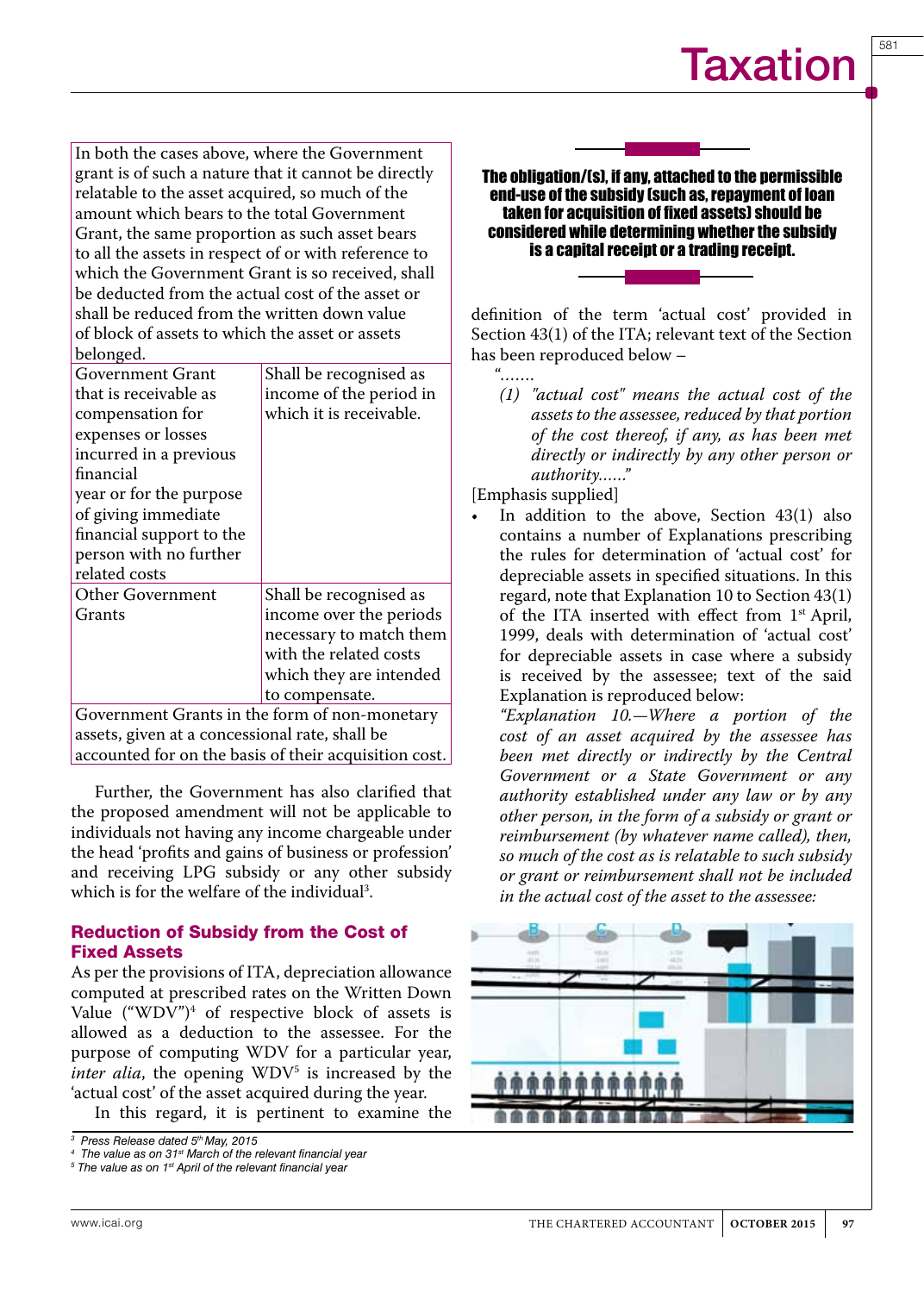The amendment seeks to clarify that any subsidy or reimbursement, *etc.* which is not reduced from the actual cost of the asset under Explanation 10 to Section 43(1) shall be chargeable to income under the head *'profits and gains of business and profession'*. The intention of the Government is to align the provisions of the ITA, with the corresponding treatment provided by 'Income Computation and Disclosure Standards' ("ICDS") .

*Provided that where such subsidy or grant or reimbursement is of such nature that it cannot be directly relatable to the asset acquired, so much of the amount which bears to the total subsidy or reimbursement or grant the same proportion as such asset bears to all the assets in respect of or with reference to which the subsidy or grant or reimbursement is so received, shall not be included in the actual cost of the asset to the assessee."*

[Emphasis supplied]

For the purpose of interpretation of the main clause of Section 43(1), it would be useful to note the decision of SC in the case *CIT vs. PJ Chemicals [(1994) 210 ITR 830 (SC)]*, wherein the SC dealt with treatment of subsidy received by assessee to establish industries in backward areas under the provisions of Section 43(1) of the ITA. Whilst the SC acknowledged the conflicting rulings pronounced on the issue by different High Courts, the SC affirmed the views expressed by High Courts in pro-assessee rulings. The SC held that Government subsidy quantified with reference to cost of assets but not given for the specific purpose of meeting the cost of the asset would not be regarded as payment intended directly or indirectly to meet cost of assets.

The aforementioned decision of SC was subsequently followed by the Bombay High Court in the case of *CIT vs. KCA Ltd [283 ITR 65 (Bom)]*. Further, the Allahabad High Court in case of *CIT vs. Paliwal Glass Works [326 ITR 407 (All)]* held that subsidy given specifically for purchase of an asset would be reduced from actual cost the asset.

It is pertinent to note that the aforementioned ruling of the SC was rendered prior to insertion of Explanation 10 in Section 43(1) of the ITA. Accordingly, it would be relevant to understand the scope of Explanation 10 and its impact on the SC decision in case of *PJ Chemicals (supra).* 

The Central Board of Direct Taxes has explained the aforementioned amendment in Circular No. 772 dated December 23, 1998. The relevant text of the Circular is reproduced below –

*"Certain receipts not to be included for computing the actual cost of an asset 22.1 In order to rationalise the definition of the term "actual cost", Section 43 is amended by inserting Explanations 9 and 10 to sub-Section (1) in this Section. ……*

 *22.2 Explanation 10 provides that where a portion of the cost of an asset acquired by the assessee has been met directly or indirectly by the Central Government or a State Government or any authority established under any law or by any other person, in the form of a subsidy or grant or reimbursement (by whatever name called), then, so much of the cost as is relatable to such subsidy or grant or reimbursement shall not be included in the actual cost of the asset to the assessee. Cost incurred/payable by the assessee alone could be the basis for any tax allowance. This Explanation further provides that where such subsidy or grant or reimbursement is of such nature that it cannot be directly relatable to the asset acquired, so much of the amount which bears to the total subsidy or reimbursement or grant the same proportion as such asset bears to all the assets in respect of or with reference to which the subsidy or grant or reimbursement is so received, shall not be included in the actual cost of the asset to the assessee………"*

[Emphasis supplied]

- Further, for the purpose of interpretation of Explanation 10 to Section 43(1), it would be useful to note following judicial precedents –
	- *Sasisri Extractions Ltd vs. ACIT[307 ITR 127 (Vishakhapatnam Tribunal)]*: In this case, the Vishakhapatnam Bench of the Tribunal examined the treatment of subsidy given to the assessee under a scheme for promotion of State's industrial development; for the purpose of determining the amount of subsidy cost of eligible investment was